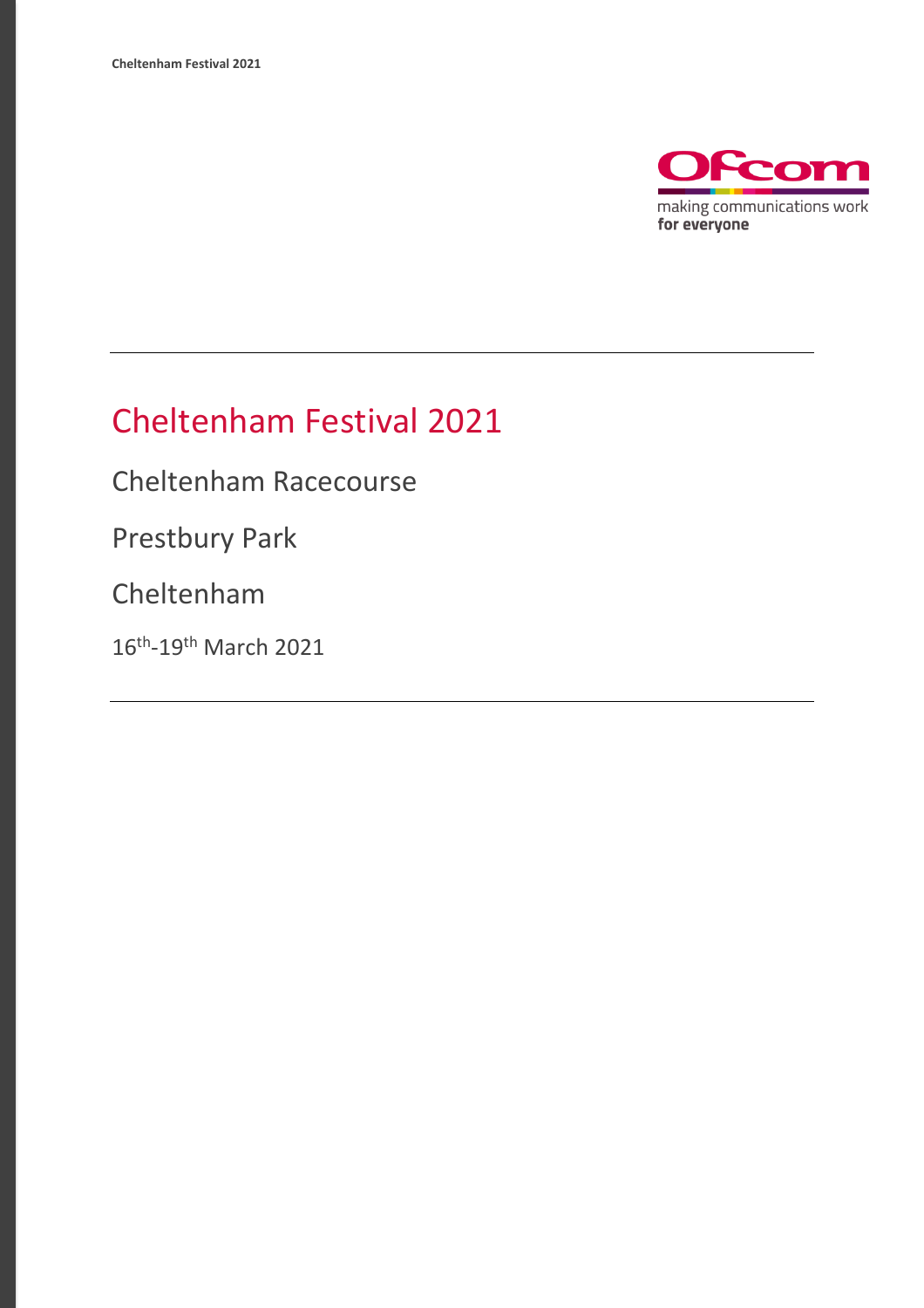# Introduction

The Cheltenham Festival 2021 is designated as a Major Event, where careful control of frequency assignments will need to be implemented in order to establish a successful working system.

The Event will be coordinated by Janelle Jones, who coordinated and attended on site in 2020, with guidance from Des Vitalis, who has coordinated this event many years in the past.

Should you need to get in touch please contact Janelle Jones on the mobile number provided below.

Janelle Jones Mobile/Cell: +44 (0) 7545 419776 Our office contact details are: +44 (0) 207 981 3803 or emai[l pmse@ofcom.org.uk](mailto:pmse@ofcom.org.uk)

### Frequency Coordinator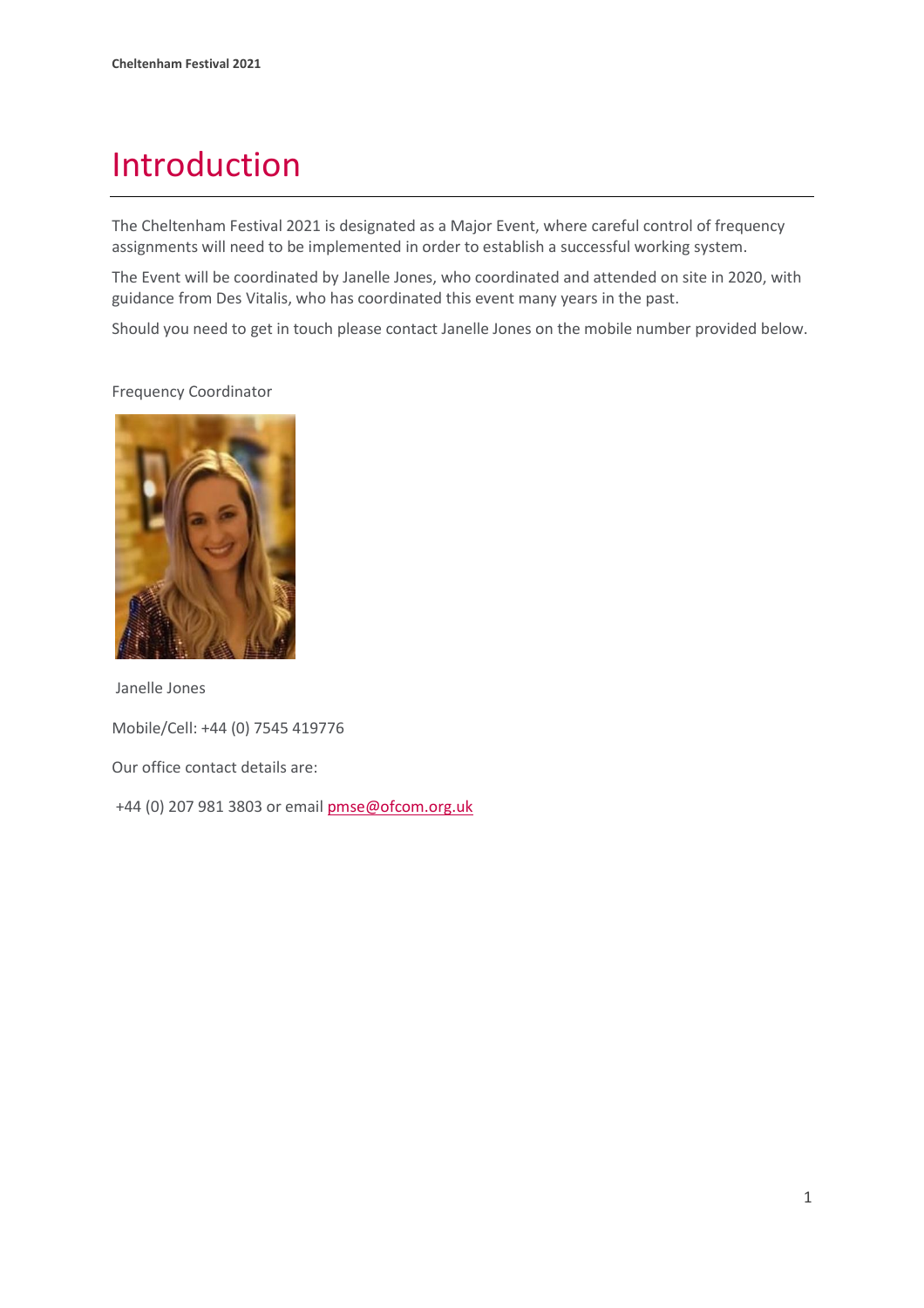# **Contents**

### **Section**

<span id="page-2-0"></span>

| ₹        |
|----------|
| $\Delta$ |
| .5       |
| 6        |
|          |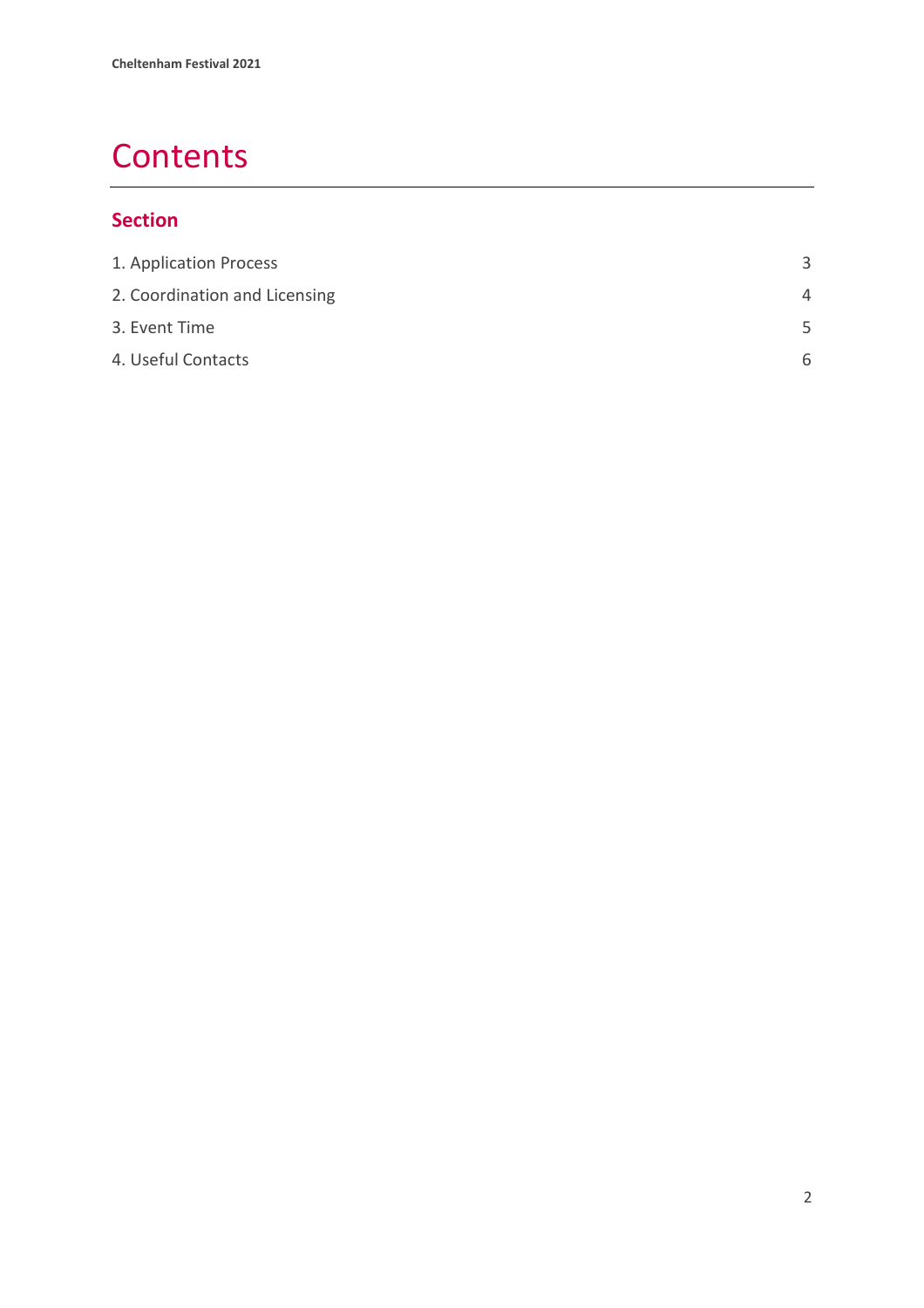### **Application Process**

### **1.1**



Talkback spectrum is always in high demand at the Cheltenham Festival so applicants are asked to submit their requests at the earliest possible opportunity. It is advisable to submit frequency applications by the **19th February 2021**, as applications submitted later than this may not be accommodated as required.

As the Festival is designated a Major Event, applications for frequencies will not be subject to Ofcom PMSE's usual three-day turnaround rule. All frequency applications will be collated and worked on at the same time in order to achieve the best frequency allocation plan.

Applications can be submitted via application form in the usual manner, all application forms are downloadable from our website [www.ofcom.org.uk/pmse.](http://www.ofcom.org.uk/pmse)

On receipt of all frequency applications customers will be notified via email that their application has been received. Once applications have been reviewed, customers will be contacted if there are any immediate concerns regarding their requirements, or if any relevant information has been omitted.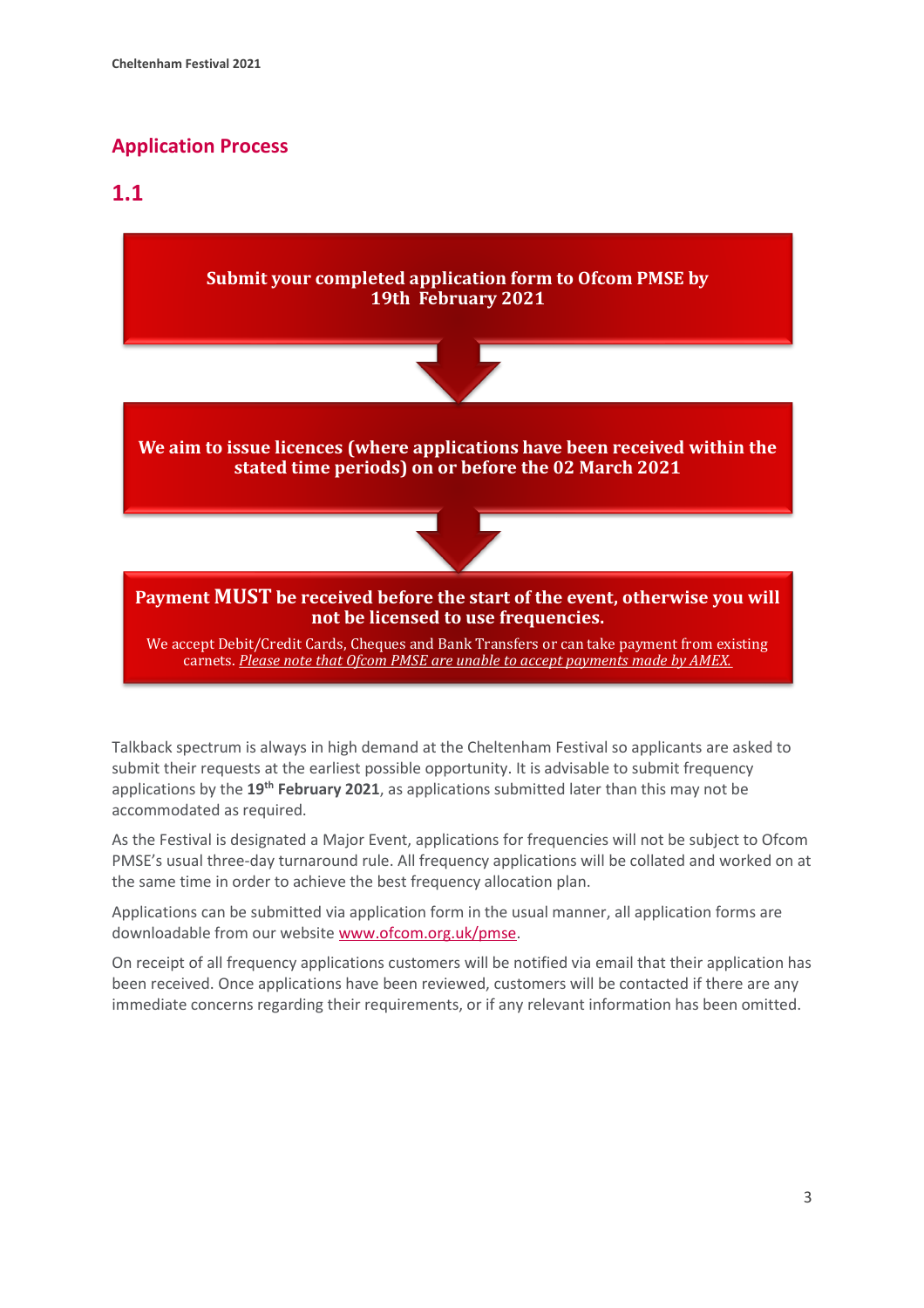# <span id="page-4-0"></span>1. Coordination and Licensing

### **General Information**

When applying for frequencies we would strongly advise customers to apply for PMSE spectrum, these are the frequency ranges that we manage on a day-to-day basis. Please note that international organisations may be required to retune or reprogram their equipment to conform to UK frequency plans.

Once on site, transmit locations and good engineering practice when installing transmitters is particularly important to minimise potential for health hazards and interference. In the event of any issues you may be requested to switch off or relocate your equipment.

On applying for frequencies please state clearly the location of transmission/reception. This is particularly relevant for duplex base stations and wireless cameras receive points. If locations are not clearly stated this will delay the application until the required information is received. Typical locations will be the OB Compound, The BBC Compound, the Parade Ring, the Grandstand, and the Grandstand Roof.

Though the demand for spectrum will be high, Ofcom PMSE will endeavour to satisfy all requirements.

Information key to the coordination process includes:

- The number of wireless microphones, in-ear monitors and wireless talkback systems and wireless cameras required
- The frequency range that equipment will tune across (greater flexibility will aid the coordination process)
- The dates and times that frequencies are needed
- The location of wireless talkback antennas within the grounds

Such information can be included on the application form or an accompanying email.

When Licences have been processed, a secure payment link will be emailed to the applicant. Once confirmation of payment has been received, the Licence will be issued and emailed to the applicant. We aim to issue licences (where applications have been received within the stated time periods) on or before the **02nd March 2021**, allowing sufficient time for equipment to be retuned or programmed. Payment can be made via the secure payment link or by carnet tokens.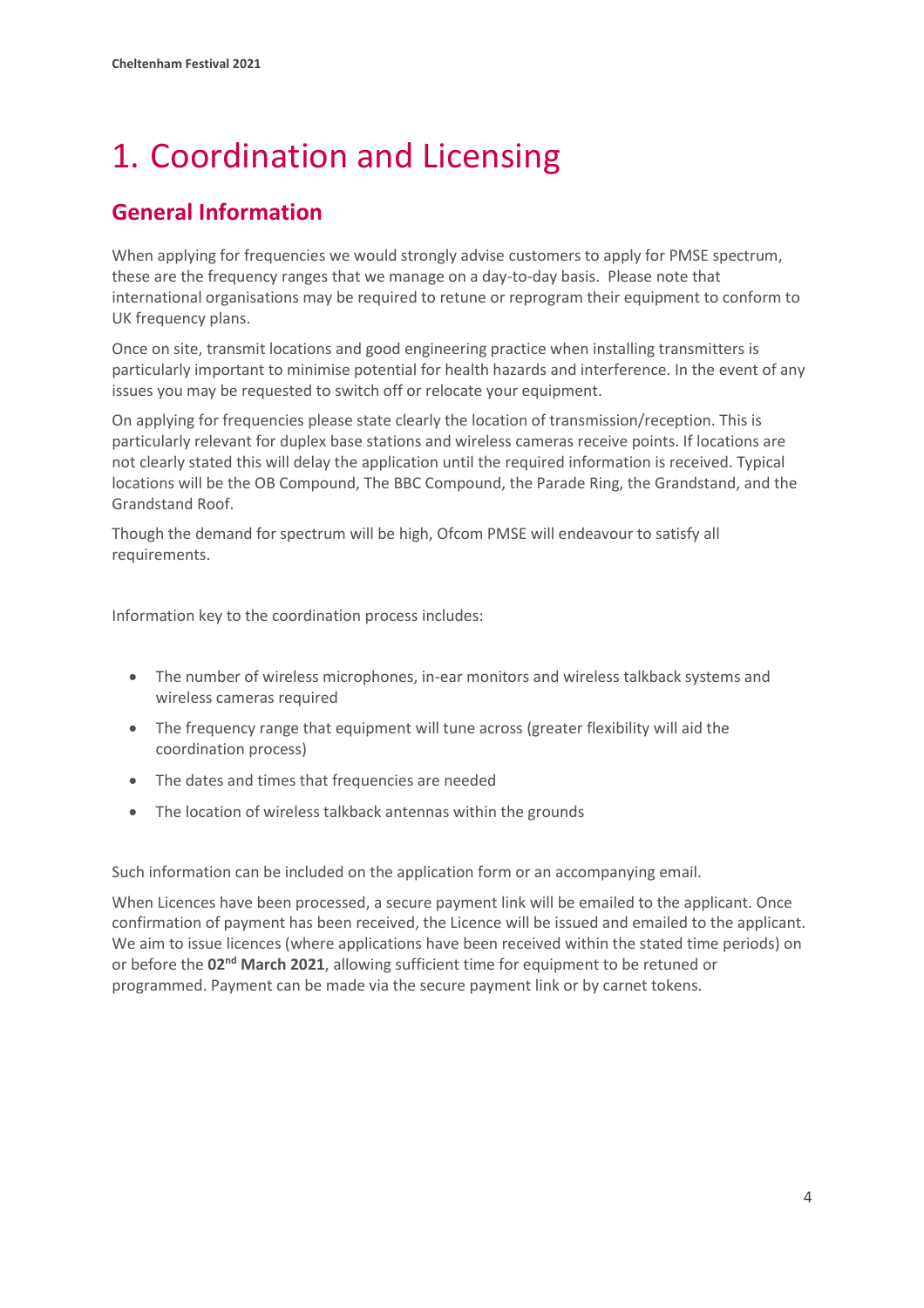# <span id="page-5-0"></span>2. Event Time

During the Event it is imperative that all frequencies are used within the terms and conditions of the Licence held. This includes transmission of frequencies only during the times and dates stated on the licence, not exceeding the designated maximum power, transmitting frequencies only from the location specified on the licence or as discussed with the Event Coordinator.

If interference is experienced during the event the Event Coordinator will be available to assist during office hours by way of investigating the possible cause of the interference. If the cause is identified the necessary steps will be taken. If interference occurs outside of office hours the Emergency Coordinator will be able to assist.